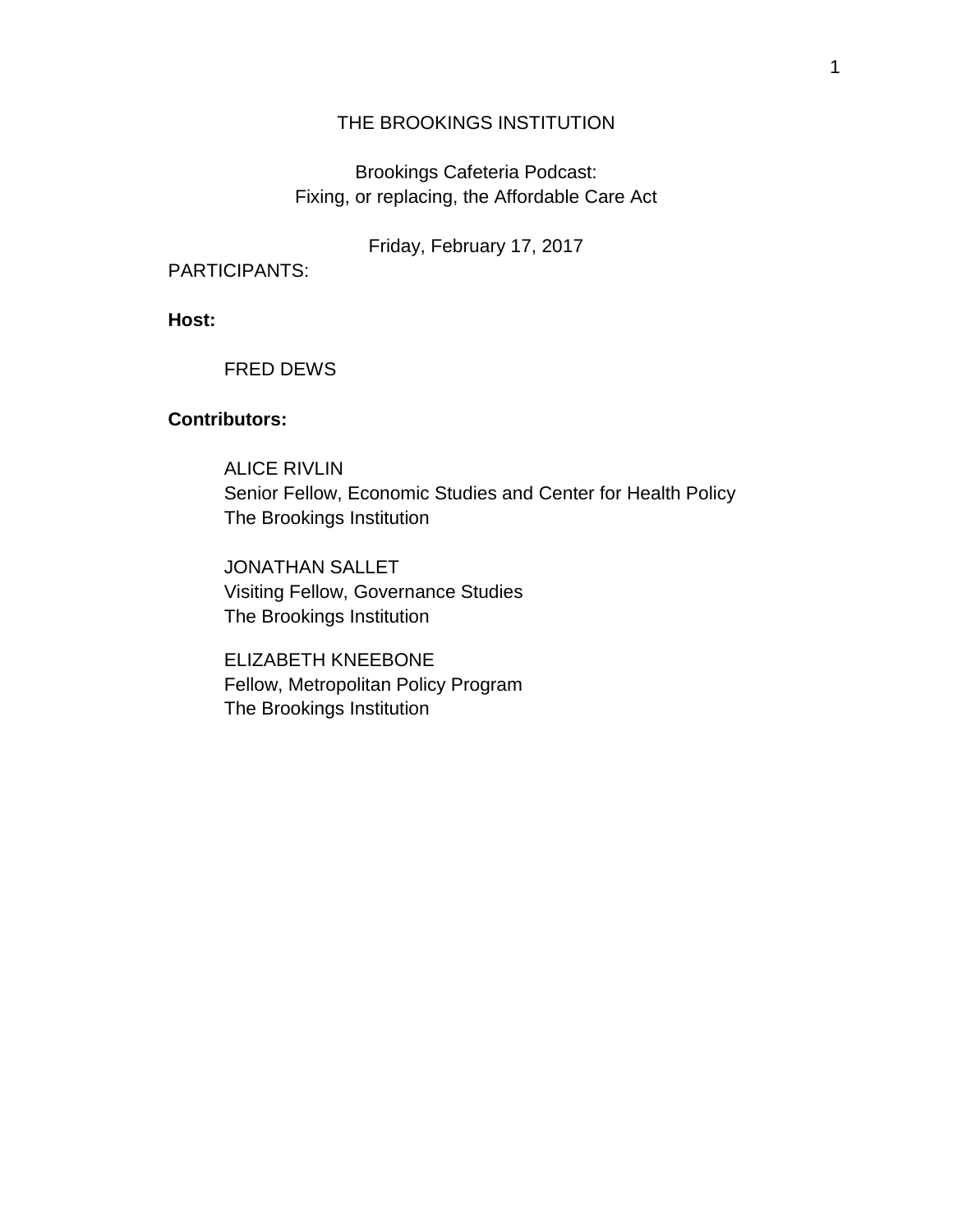DEWS: Welcome to the Brookings Cafeteria, a podcast about ideas and the experts who have them. I'm Fred Dews. In 2010 the Affordable Care Act, also known as Obamacare, was enacted into law. Since then, millions of Americans have gained health insurance through either insurance marketplaces or Medicaid expansion in their states. But the legislation received no Republican votes, and GOP members of Congress and presidential candidates including now-President Donald Trump have said that they would repeal and replace the law as soon as possible.

Now that Republicans have unified control over the White House and Capitol Hill, what will happen to the Affordable Care Act and in health care policy more generally? To answer these and other questions I'm joined once again by Alice Rivlin. She's a Senior Fellow in Economic Studies and the Center for Health Policy here at Brookings. Her record of public service is too long to mention in this introduction, so I will just add that in 2008 she was named one of the greatest public servants of the last 25 years by the Council for Excellence in Government. She is also co-author of a new report from the Center for Health Policy titled "Five-state study of ACA marketplace competition" that studies health insurance marketplaces in five states.

Stay tuned in this episode for a new Coffee Break from visiting fellow Jon Sallet. Listen for the Bob Dylan quote on that one. Also, a new Metro Lens in which Elizabeth Kneebone talks about the importance of EITC to poverty reduction. It's the fourth week of the Trump administration's first 100 days. To get the latest analysis and commentary from Brookings experts, visit the Brookings Now blog at brookings.edu/brookingsnow. And finally, news and events are coming at us quickly these days, so we launched the new 5 on 45 podcast that offers rapid analysis from Brookings experts on what the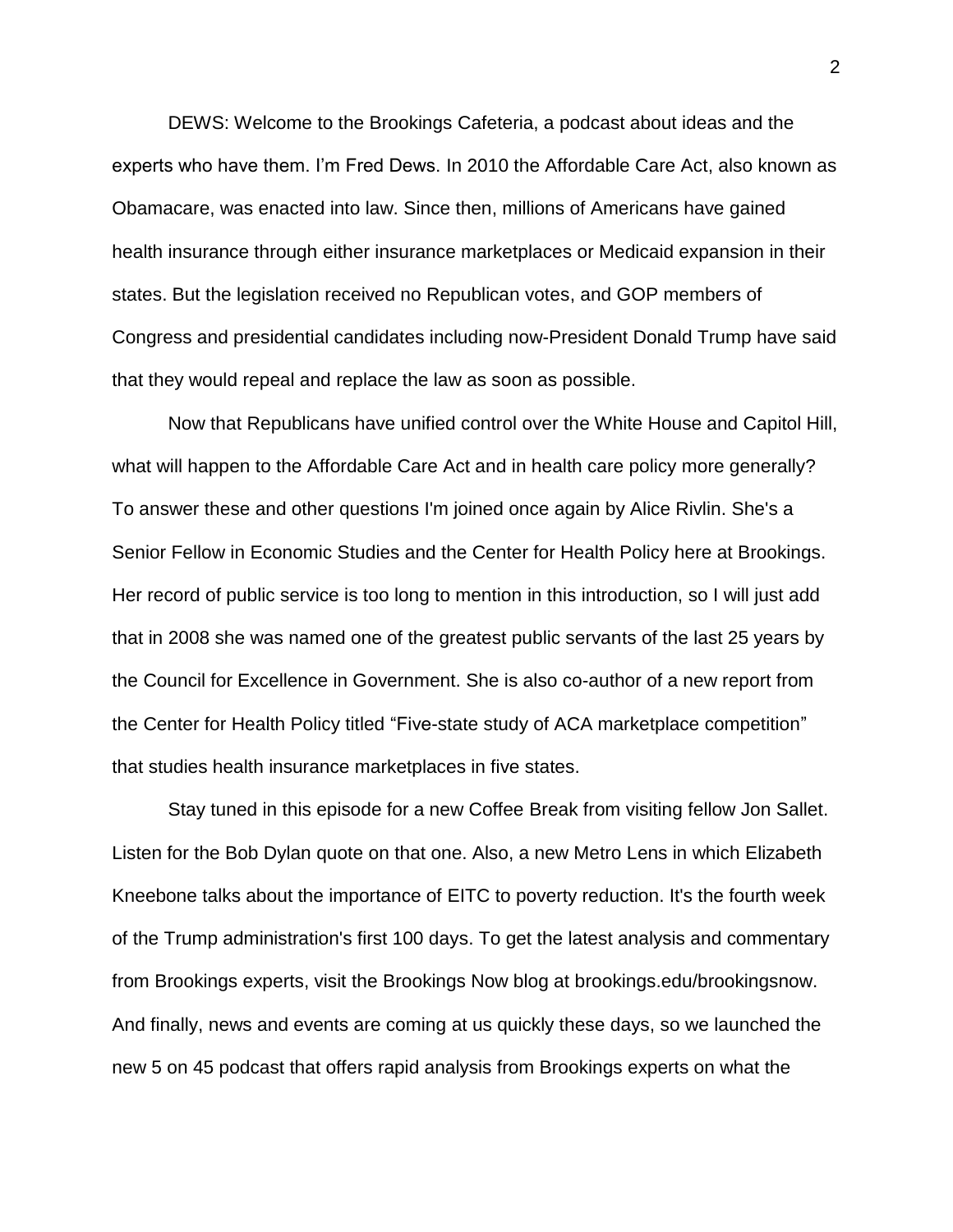Trump administration and Congress are doing. Visit brookings.edu/5on45 – those are numerals – to learn more and subscribe.

And now, on to the Affordable Care Act. Alice, welcome back to the Brookings Cafeteria.

RIVLIN: Happy to be here.

DEWS: So, healthcare reform, healthcare policy, Obamacare, the Affordable Care Act – it's all over the news. House Speaker Paul Ryan recently said that the Affordable Care Act is quote "collapsing." Is it collapsing?

RIVLIN: No, I don't think it's collapsing at all. It has sustained some stresses, particularly in some states, but it's definitely not collapsing. They have just had a reenrollment period or an open enrollment period which ended at the end of January, and almost as many people are now enrolled as were enrolled last year. So those numbers are quite encouraging. Some people thought there might be an exodus – that people wouldn't sign up because they were so unsure of what would happen – but actually they did.

So it's not collapsing, but the future is very uncertain. And the Republicans, as you know, said that they were going to repeal it right away, Donald Trump said he would repeal it on the first day. I think he'd forgotten that it was an act of Congress and he would need the Congress to do that. But they didn't think about what would happen if they won and if they actually had to deliver on the promise of repeal. What would happen immediately if they just repealed it would be that about 20 million people would lose their insurance – and worse than that, the individual insurance market, which is where you go to buy insurance if you're not covered by your employer or by Medicare or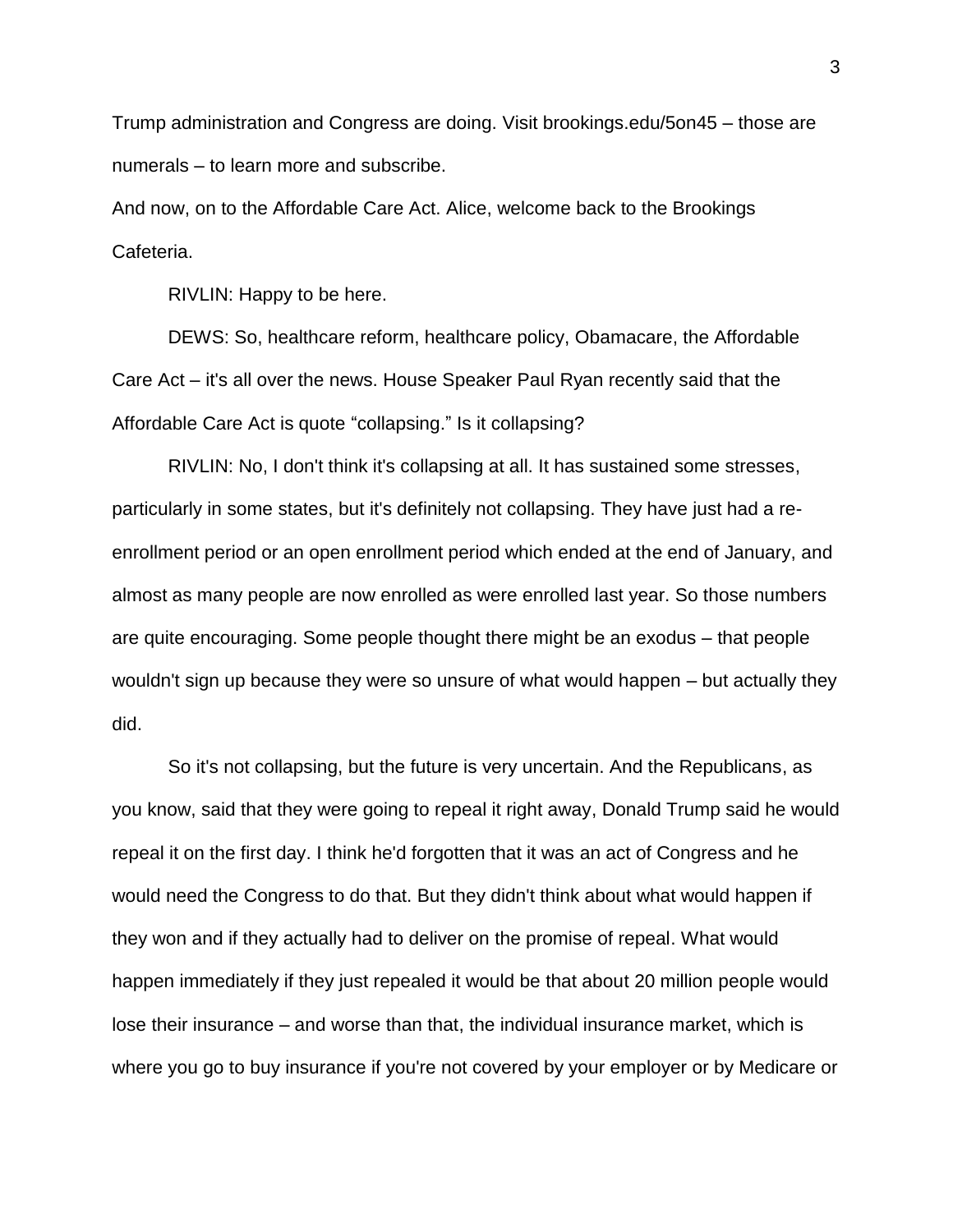Medicaid, would likely melt down because they changed the rules under the Affordable Care Act for how insurance companies had to behave in the market. They had to sell to everybody, they couldn't just pick healthy people.

And so if that's true and you withdraw the mandate that everyone must buy insurance then a lot of people won't. And you could have a so-called death spiral in the individual insurance market that would probably affect another 10 million people. So you get 30 million people at risk.

Not only that, but health care is a big industry. It's 18 percent of the GDP. There are all these hospitals and doctors and other kinds of providers, not to mention insurance companies, whose livelihoods depend on continued health insurance. So they would have quite a problem if they just repealed it.

DEWS: All right, so that would be a scenario which is 100 percent repeal. But what about – what can President Trump do with just executive orders to alter the Affordable Care Act? What can he do and what effects what some of those executive orders have?

RIVLIN: Well he did issue a rather vague executive order that asked the agencies, presumably HHS, Health and Human Services particularly, to see what they could change to – I think the order said – make it less burdensome or something like that. There are certainly some things that could be changed, but – for one thing they could stop enforcing the mandate that people buy insurance – but this puzzle has a lot of pieces and they fit together. So if you start tinkering with pieces of it you might be sorry you did. And I don't think they have a clear idea of what might happen by executive order. Repealing takes law, but it can be done in a special budget process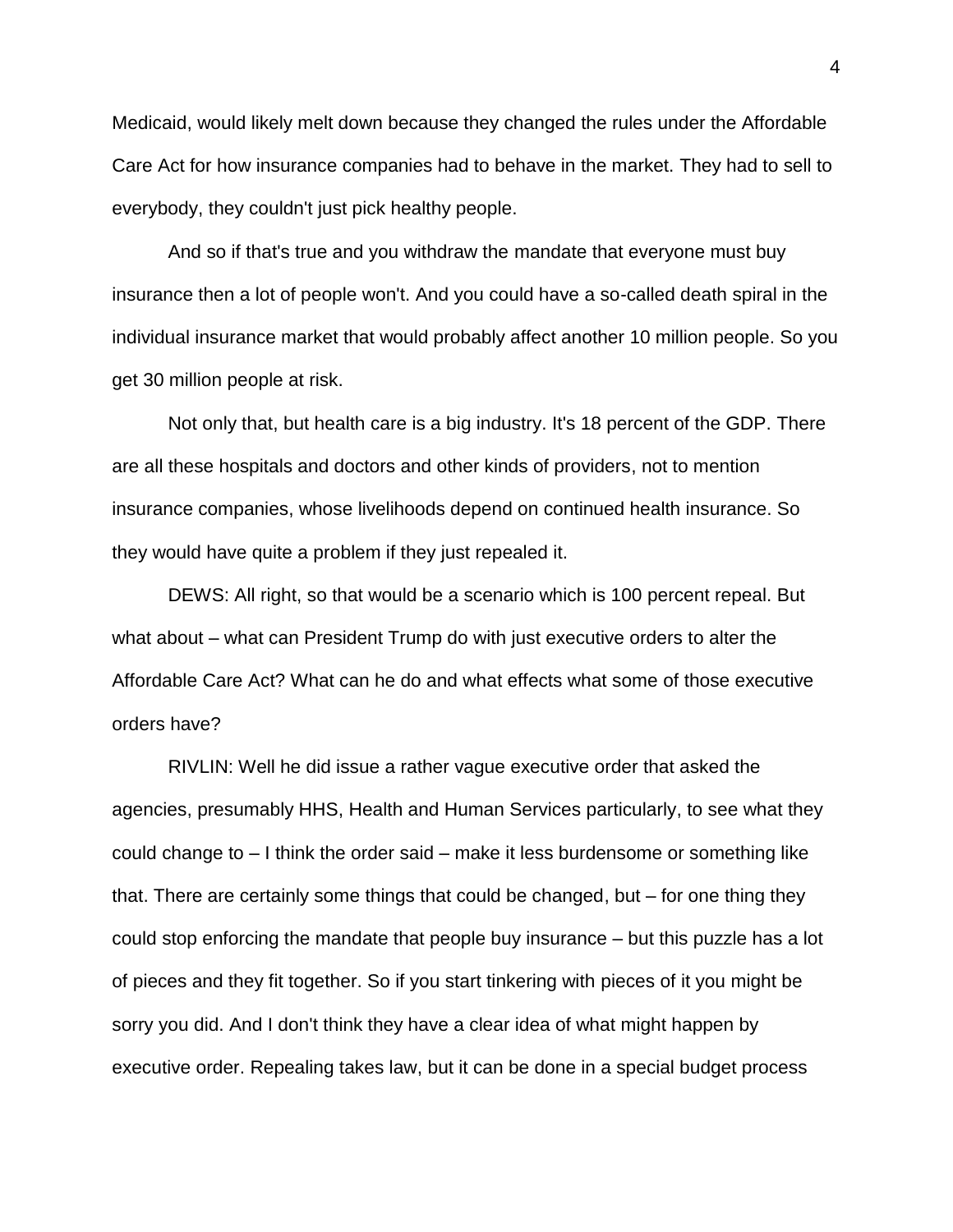called reconciliation that only takes 51 votes in the Senate; isn't subject to a filibuster. So they could repeal it that way, but they couldn't really replace it. If they have a serious plan for replacing the Affordable Care Act – and they don't at the moment – it would take legislation and that would be subject to filibuster in the Senate.

DEWS: What is your sense of their timeline? Because President Trump has said now the process might take 'til some time next year, Speaker Ryan said legislation to repeal and replace would be completed this year, but the very conservative part of the GOP caucus in both chambers really thinks that they need to repeal and replace it right away. That's something that they campaigned on in 2016 and in 2014 and in 2012. What is your sense of a realistic timeline?

RIVLIN: Well, that's exactly the problem. Different people have different agendas. President Trump has said several times that he wants repeal and replace to be simultaneous and that he wants a smooth transition of some sort; that he doesn't want to leave people without insurance. And other members of the Republican Party such as Senator Cornyn from Texas have said the same thing, "We have to do it in an orderly way." So there are various agendas here. Clearly Speaker Ryan would like to get something done quickly and show that he can get it done, so he has said by the end of this year, meaning 2017, but that may not be possible. The fact is that they don't have a consensus around a plan that involves the different wings of the Republican Party and the president. Now until you have that, you can't push something through quickly.

DEWS: I do want to get to your ideas for reform and improving the health care system in a minute but I want to stick on the politics a little bit longer and actually come back to this concept of a death spiral that you just brought up. You've written that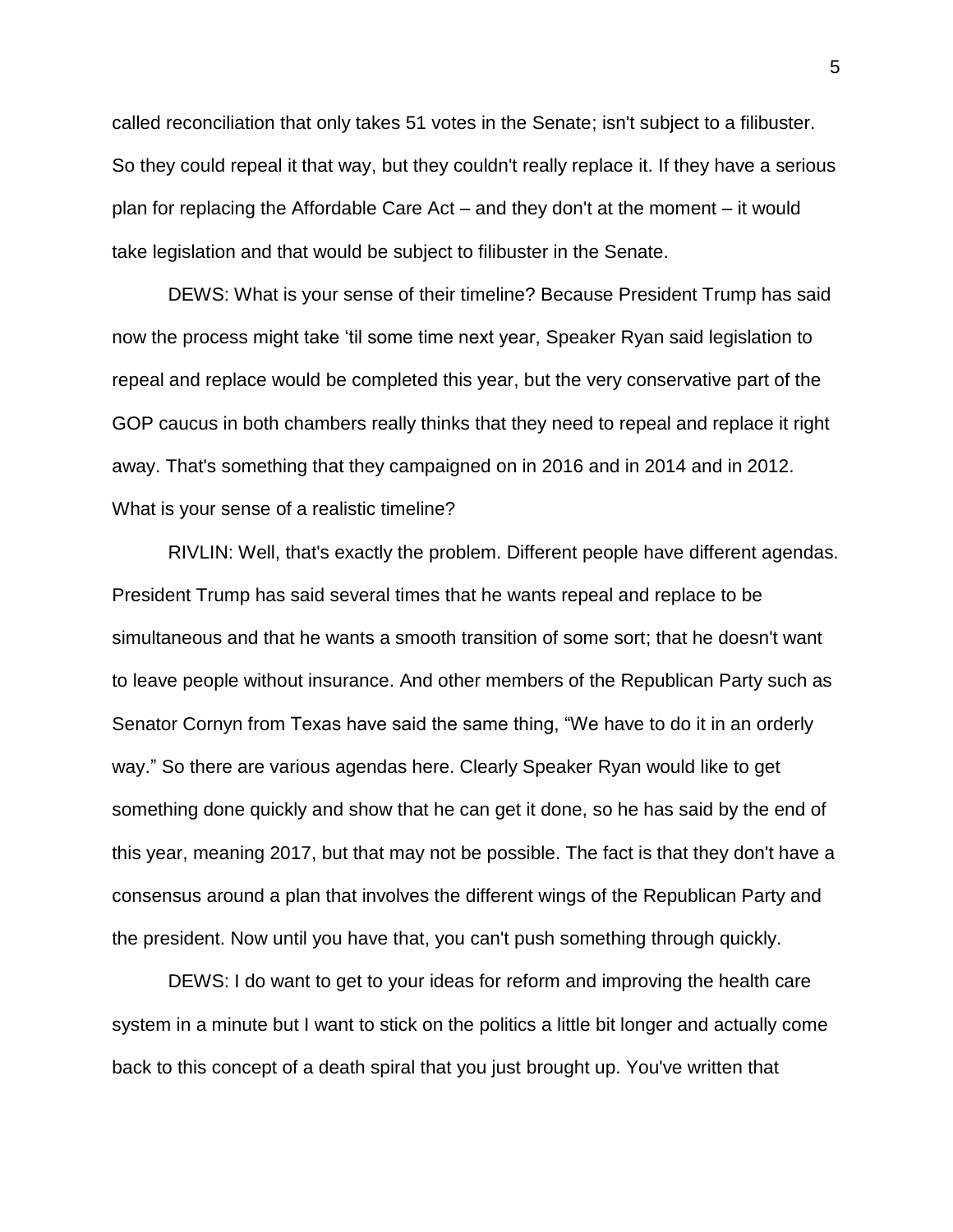keeping the law's regulations on the very popular features, like a ban on preexisting condition exclusions and keeping children on their parents plans until they're 26, which are provisions that some Republicans have said they like –

RIVLIN: Including the president.

DEWS: Exactly. But keeping those without the law's subsidies and mandates – that's what could cause the individual market to go into a death spiral. Can you explain how that triad or a constellation of issues works?

RIVLIN: Yes. Before the Affordable Care Act, the individual market for people buying insurance policies on their own, so to speak, was pretty chaotic. Insurance companies made money by trying to attract the most healthy people. So they made a big effort to get healthy people to buy health insurance because they didn't have very many health expenditures, and they avoided people who were really sick and therefore had high expenditures. So they often didn't sell to people who had some preexisting condition, or they'd charge a *very* high price, or they dropped people from insurance when they got sick. So all of those things are outlawed by the Affordable Care Act, which said you have to sell to everybody. You can't charge more because people are unhealthy – unless they smoke, you can do that. And you can't charge a lot more for being older.

This was probably a mistake, but they said that the charges – the premiums – for people at the high end of the age group, that's people in their 50s and 60s, could only be three times the low end. That made it a little more expensive for younger people. But we have now all of these rules, and almost everybody likes them. They don't want to go back to that old market where you couldn't tell whether you could get insurance or not,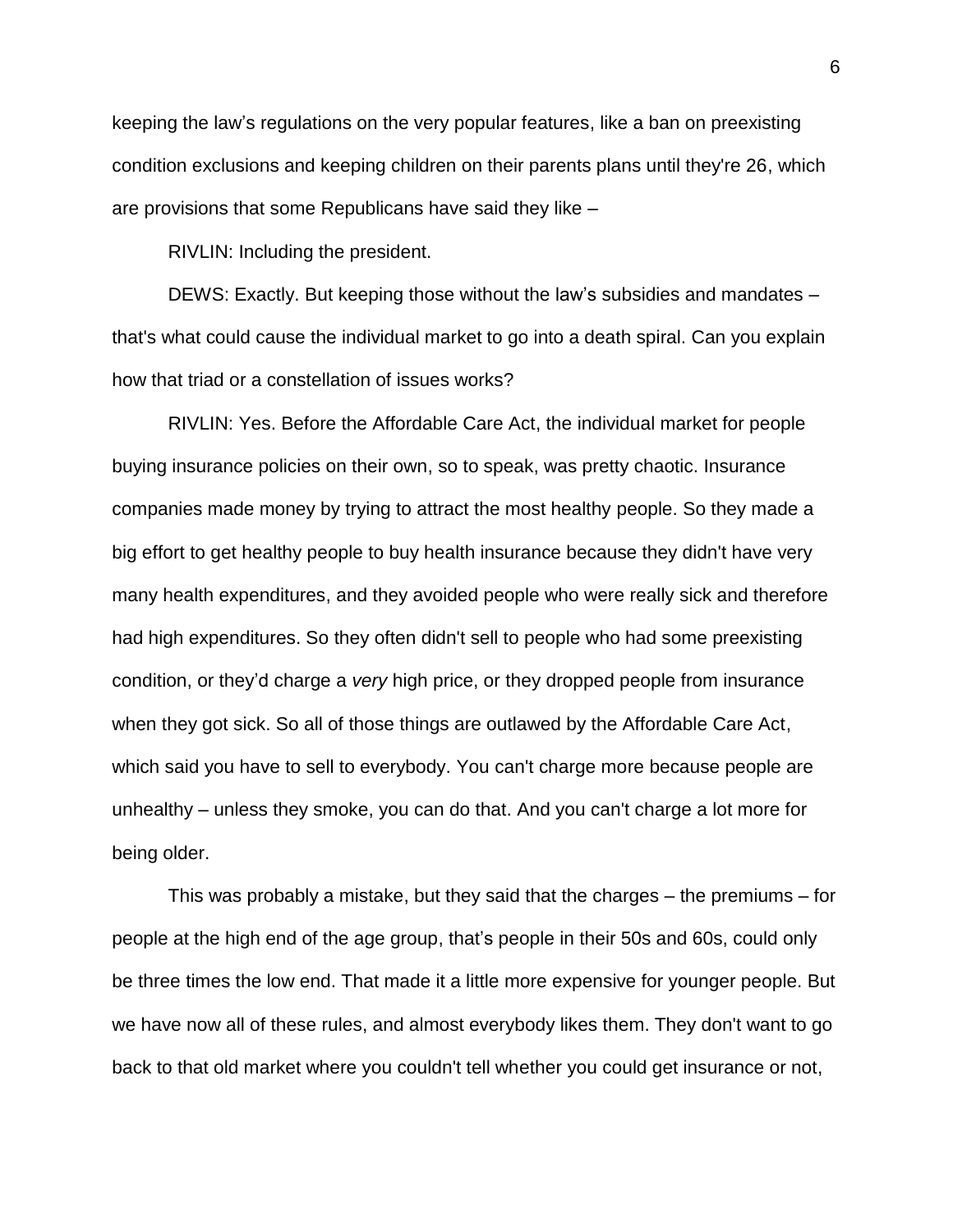and you might not be able to if you were really sick. So if they keep all those rules but they get rid of the mandate to buy insurance and the subsidies to make it affordable, then what happens? People who are really sick will do everything they can to buy insurance. People who are pretty well will say, "I might not get sick, I'll wait, and they have to sell it to me." So they would drop out and that would mean that the high-cost people who were in the insurance – on their insurance policies – the insurance companies would have to jack up the premium to stay alive, and that would make it more expensive and more people would drop out. So that's what is meant by a death spiral.

DEWS: One alternative idea that we've heard, usually from the conservative side, is a health savings account. What is a health savings account? How does it work? Does that do some of the things that, you know, regular health insurance does?

RIVLIN: Well, a health savings account is a special account that you can set up, and you get a tax advantage for doing that. And then you can use it only for health expenditures. The idea behind this is a sensible one. Conservatives have said that one of the reasons that health care is so expensive is that consumers don't care what they pay. They're covered by insurance. They go to the best doctor they can find or the nearest hospital or whatever and they don't shop around for the best deal.

And the idea behind the health savings account is if you're spending your own money out of your own health savings account then you'll be more careful. If you need a hip replacement or something you will make inquiries as to what it would cost in different hospitals or something like that. The trouble with that is that most people don't like to shop for medical care. They want to have a regular doctor that they know is their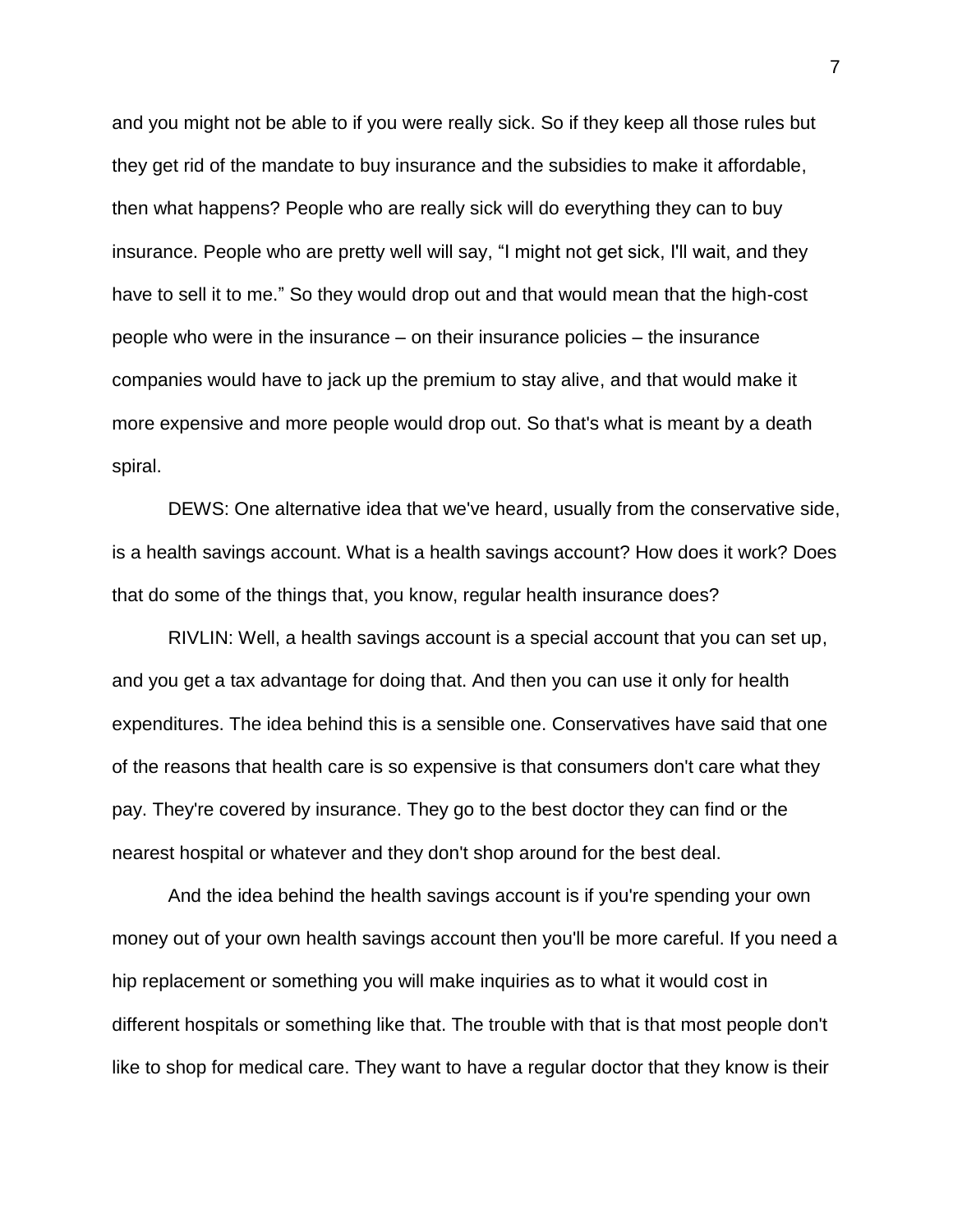doctor that they can go and see if they get sick, and they like having insurance. They like having insurance that covers even fairly routine visits to the doctor so they won't have to worry about it. It's a kind of security thing, and a good job is often thought of as one that not only pays good wages but has good benefits like generous health insurance. So health savings accounts have not been very popular except among higher income people for whom the tax advantage is considerable.

DEWS: It also strikes me as problematic for people who might live in a rural area where they have limited access to medical choices – I mean, there's one doctor in the whole county or one hospital nearby – I mean, they're not going to shop around.

RIVLIN: No. And there are certain kinds of things that it would be sensible to shop for – big expenditures that are not emergencies, like a hip replacement. You know you're going to need it, you can figure out where is the best place to get it. But most things aren't like that. If you have a heart attack you're not going to go shop around. You're going to go to an emergency room and get the treatment as fast as you can.

DEWS: Let's pause here for a coffee break, where you'll meet Jon Sallet. He was most recently deputy assistant Attorney General for Litigation in the Justice Department's Antitrust Division.

SALLET: I'm Jon Sallet. I'm a visiting fellow at Brookings in the Governance Studies program. I grew up in New England. I was in a little town called Norwood, Massachusetts, or Na-wood as we pronounce it, which when people say they haven't heard of it I tell them it's halfway between the location of the Sacco-Vanzetti trial and where the New England Patriots play their home games. And I haven't lived in New England for a long time, but I have remained a fervent Red Sox fan. So when I showed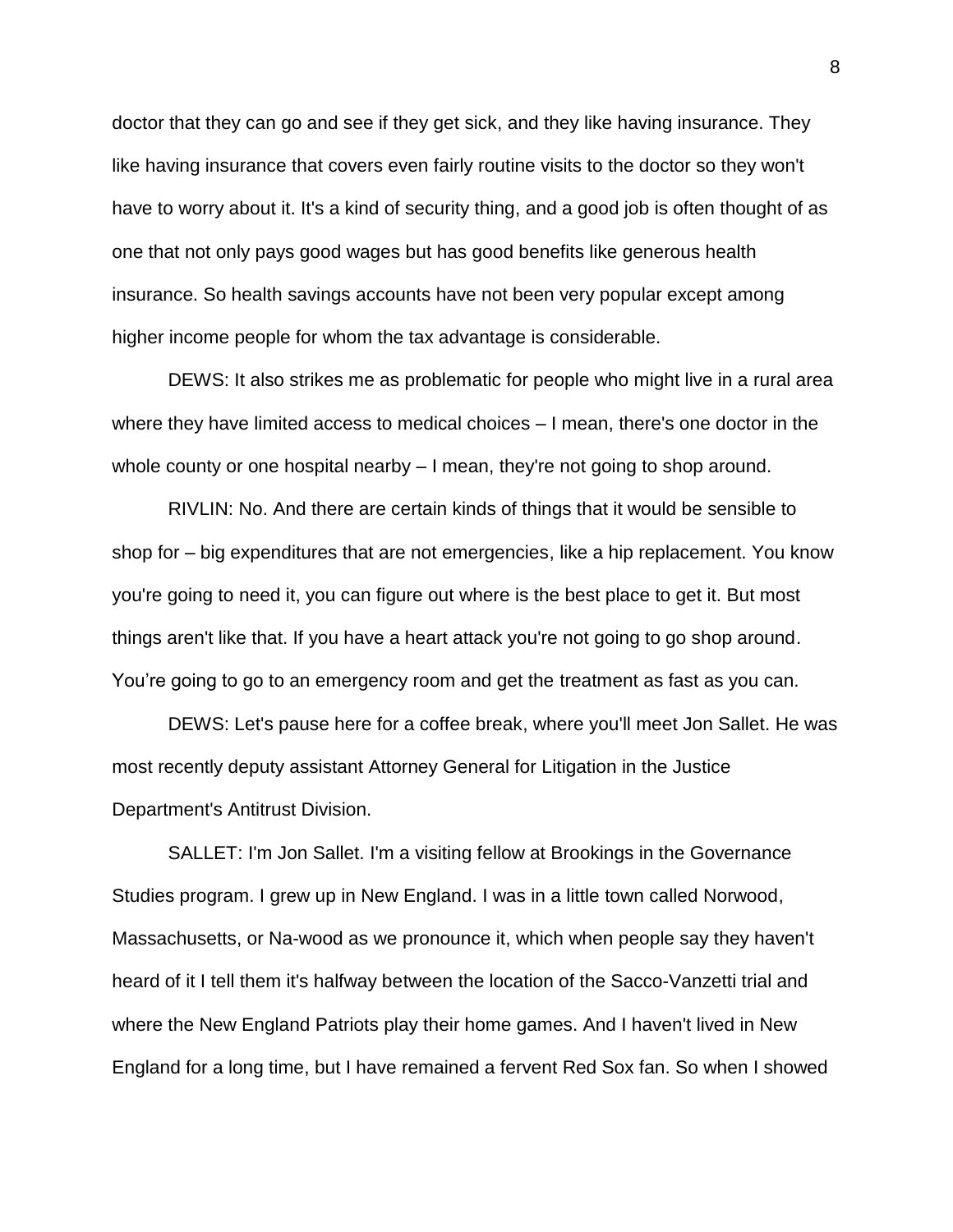up at the Department of Justice last June I was asked what state flag I wanted in my office. I picked the Commonwealth of Massachusetts because I didn't think I could actually get a Red Sox banner.

I have thought for a long time, really since I was an undergraduate at Brown University, that learning should never end and that scholarship is the way to ensure that learning continues. One of my favorite Bob Dylan lines is the quote, "He not busy being born is busy dying," and it seems to me that scholarship and learning is a way of, to quote a different song, "staying alive." And so I feel very fortunate to be at Brookings where ideas are in the air, where rigor is important, where learning is the life and where thought is action.

I had known Darrell West for a long time. I'm a Brown alum and he was at Brown when I first met him. And so I thought it was a wonderful opportunity to be able to come and work in his program. There are a lot of very important issues, of course. But let me tell you one I'm thinking about, and that's the idea of truth. In other words, we have the concept of truth around the notion that there's an objective reality that can be discovered or proven by anyone regardless of his or her background. And that is critical to the way society has evolved. It's critical to the idea of science. It's the scientific method. It's critical to the notion of technological innovation that comes from science.

It's critical to capitalism, people being able to choose what they want to buy. It's critical to democracy, people being able to choose who they want to govern. And so it seems to me that this notion of truth – how we find it, how we hold on to it, and how we challenge what other people's truth is, is in a in a world in which debate is encouraged and learning is encouraged – this seems to me a critical, critical issue for our times.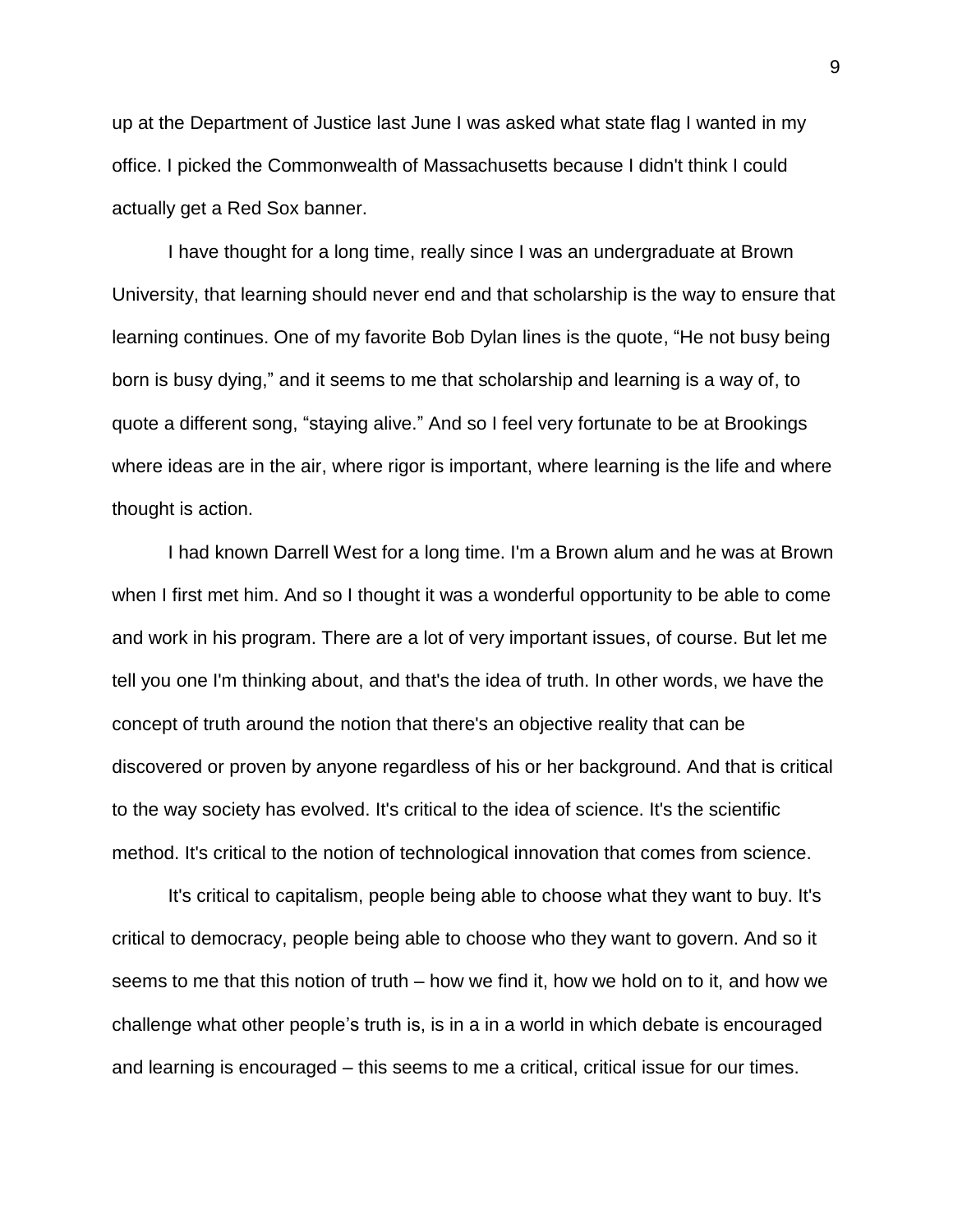One article I'm working on is about Louis Brandeis, the Supreme Court justice. He was confirmed to the Supreme Court 100 years ago last year, 1916. And I've been thinking about him because Brandeis came of age, became very influential, in a time when there was great economic unrest, right? There had been populism at the turn of the century, William Jennings Bryan and all. And there was a great feeling that the economy was not working for everybody. Remember, this was the time of muckrakers, the Triangle Shirtwaist Factory fire, anti-competitive trusts – Standard Oil; and Brandeis gave a speech in the spring of 1985 which he said people are discontent. And he said and I quote, "They're beginning to doubt whether there is a justification for the great inequalities in the distribution of wealth." Well. That sounds pretty familiar to us today.

And so I'm looking for lessons in how Brandeis confronted those challenges. I mean he stood for very important things. He stood up for free speech and diversity of views. He wrote the seminal article on privacy in the face of new technological innovations – the technological innovation of his day was the portable camera. But he fought for antitrust and for competition, and this is what I'm focusing on because I think it's interesting to look at him as an example of a person in a time of economic frustration who relied on the rule of law, who relied on governmental institutions to do the job of preserving and creating economic opportunity.

Well the history book I've read recently that I find most impactful is by Margaret McMillan. It's entitled *Paris 1919: Six Months that Changed the World*. It's the story of the Treaty of Versailles – how it came to be. And one of the things we should think about as we come up to the 100th anniversary of the Treaty of Versailles is what impact it had – those decisions made in Paris had – around the world. If one traces world

10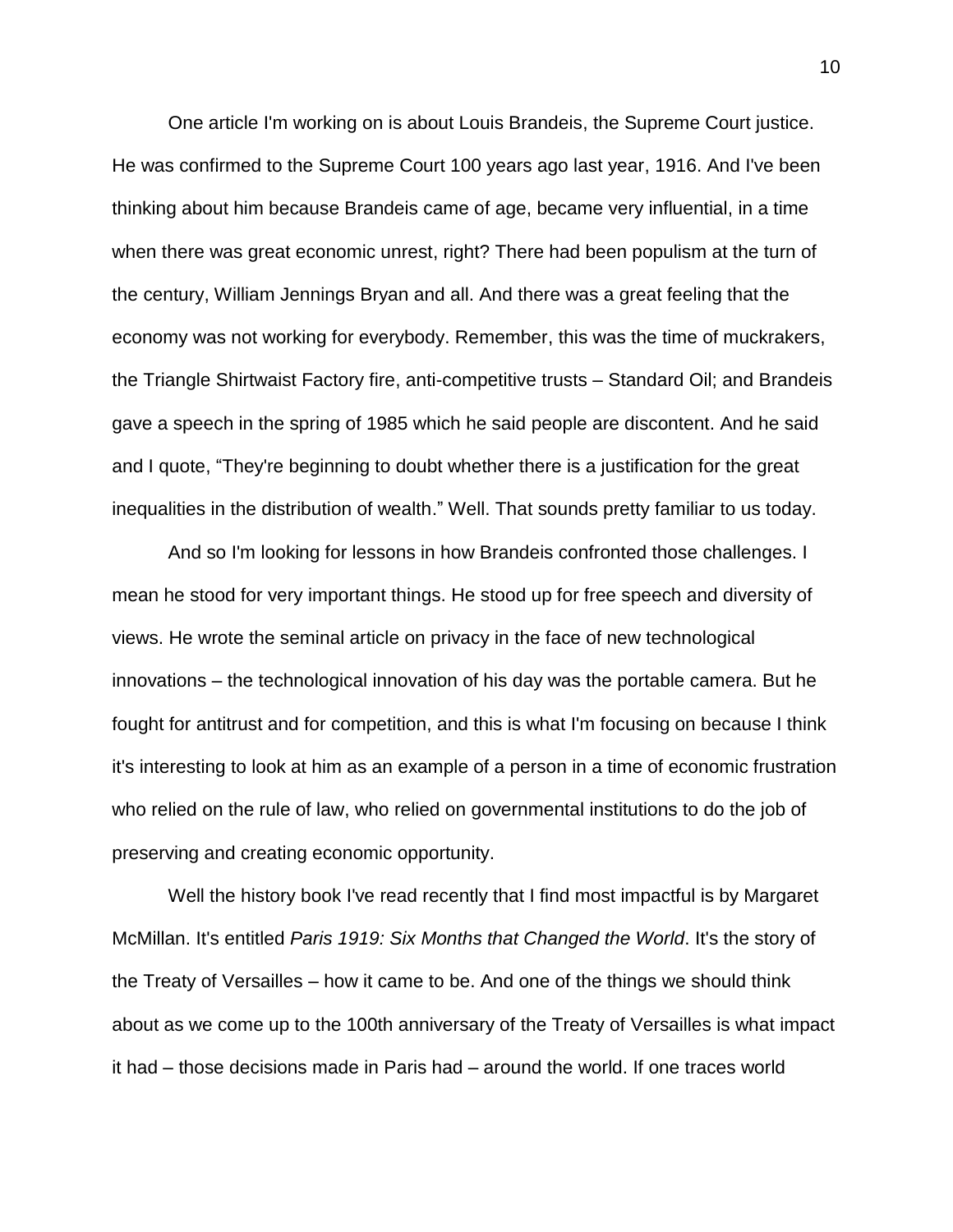history in the last century, from the origins of World War II to conflict in South East Asia to the Balkans to unrest in the Middle East; so many of these issues find their genesis in decisions made by a group of leaders in Paris those six months. And so I find the book to be extremely instructive.

### [MUSIC]

DEWS: Alice, let's talk about reform ideas now. I know you and others at Brookings like Stuart Butler and Henry Aaron have written a lot about healthcare policy, health reform ideas. Let's imagine a scenario where the GOP Congress and that Trump didn't actually just want to repeal and replace the Affordable Care Act; that they just wanted to improve America's health care system, America's health insurance system. What are some of the things that you recommend that they should do?

RIVLIN: Well, I would do two things principally. One would be to improve the basic structure of the Affordable Care Act. You can call it something else, you can call it Trumpcare or something new. But the structure is basically quite a good one because it does rely on competition among health insurance plans, it does give consumers a choice among plans, and that's a good kind of competition. It seems to me it's better than having people out there trying to shop around for particular medical services. You can shop for a good plan and then stick with it. So the basic idea was a good one in execution.

There were some problems. One of them was that in rural areas, as you noticed, there are not very many people, there are not very many doctors or hospitals, and insurance companies can't make money there very easily because they can't cut a good deal with the providers. So many rural counties, and we've got a lot of them, didn't have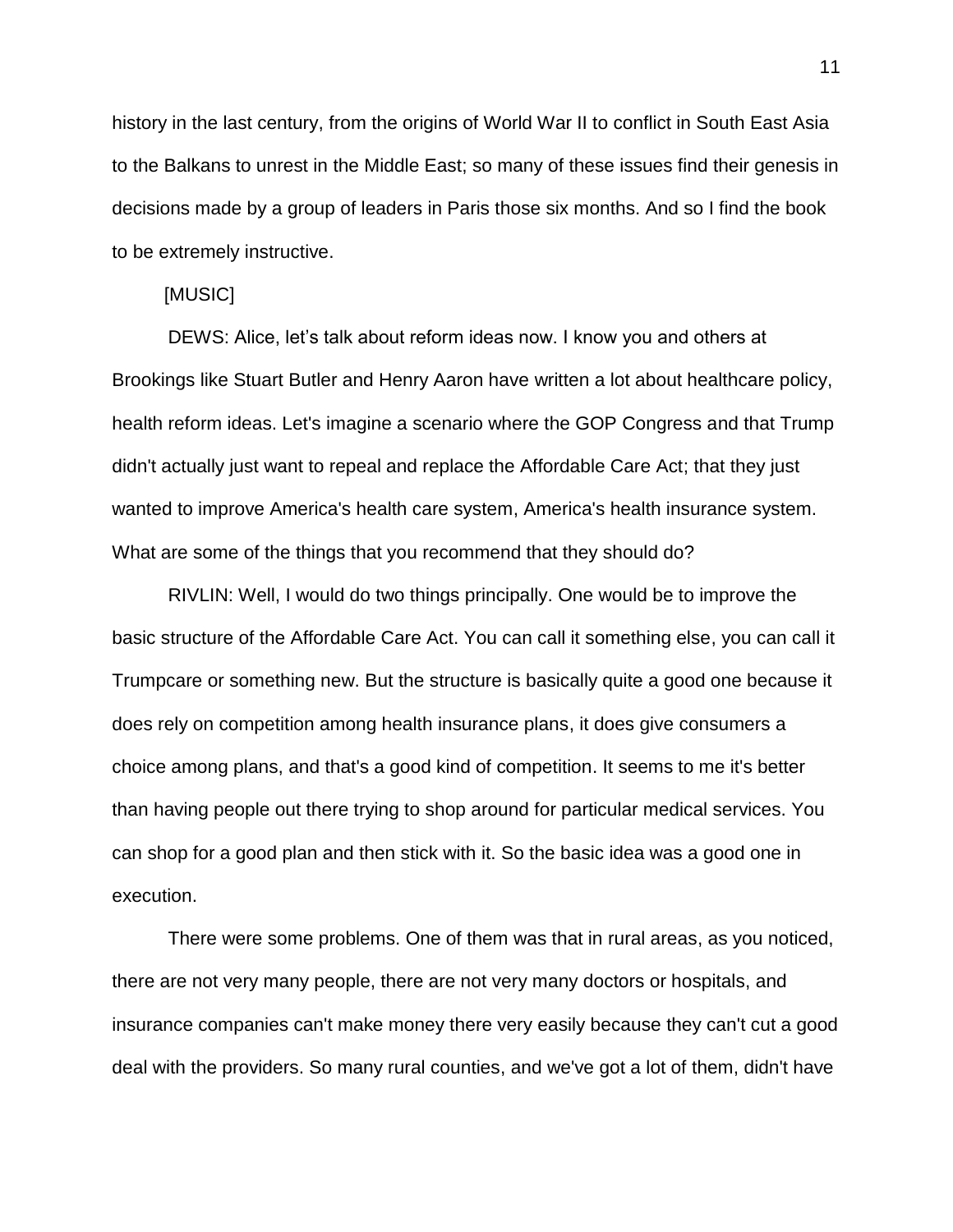more than one or two insurance choices. I'm not sure what you do about that, but it's a problem.

I think there are some modifications that could be made to make the Affordable Care Act move in conservative or Republican directions. You certainly could increase health savings accounts as a supplement to insurance. You could make the regulation less regulatory and return the real power over insurance regulation to the states, who were doing it before. The Affordable Care Act took some powers of insurance regulation to the national level for the first time. And you could find a substitute for the mandate: some set of incentives that would get people buying insurance if they're younger and healthier but didn't actually say you have to. You could say if you don't you're very heavily penalized, it'll cost you a lot to get into the system. You could also relax the ratio between younger and older premiums so that premiums for younger people were less.

You could also do something to take the high risk cases off the responsibility of the insurance companies: something like high risk pools with a subsidy or reinsurance, so that insurance companies were more likely to be able to stay in the market and not blindsided by very high risk people – and there are few of them but they're very costly. So I think we could cut a deal that would preserve the best features of the Affordable Care Act and make it more acceptable to conservatives.

The other thing I would do is Medicare. I think there are a series of reforms to Medicare that would modernize it and also put it back in the sound fiscal condition that's necessary. And I would start with Medicare Advantage because that actually is competition among private plans. It's quite a good program. It covers about a third of the Medicare population but it isn't organized nearly as well as it could be. It could have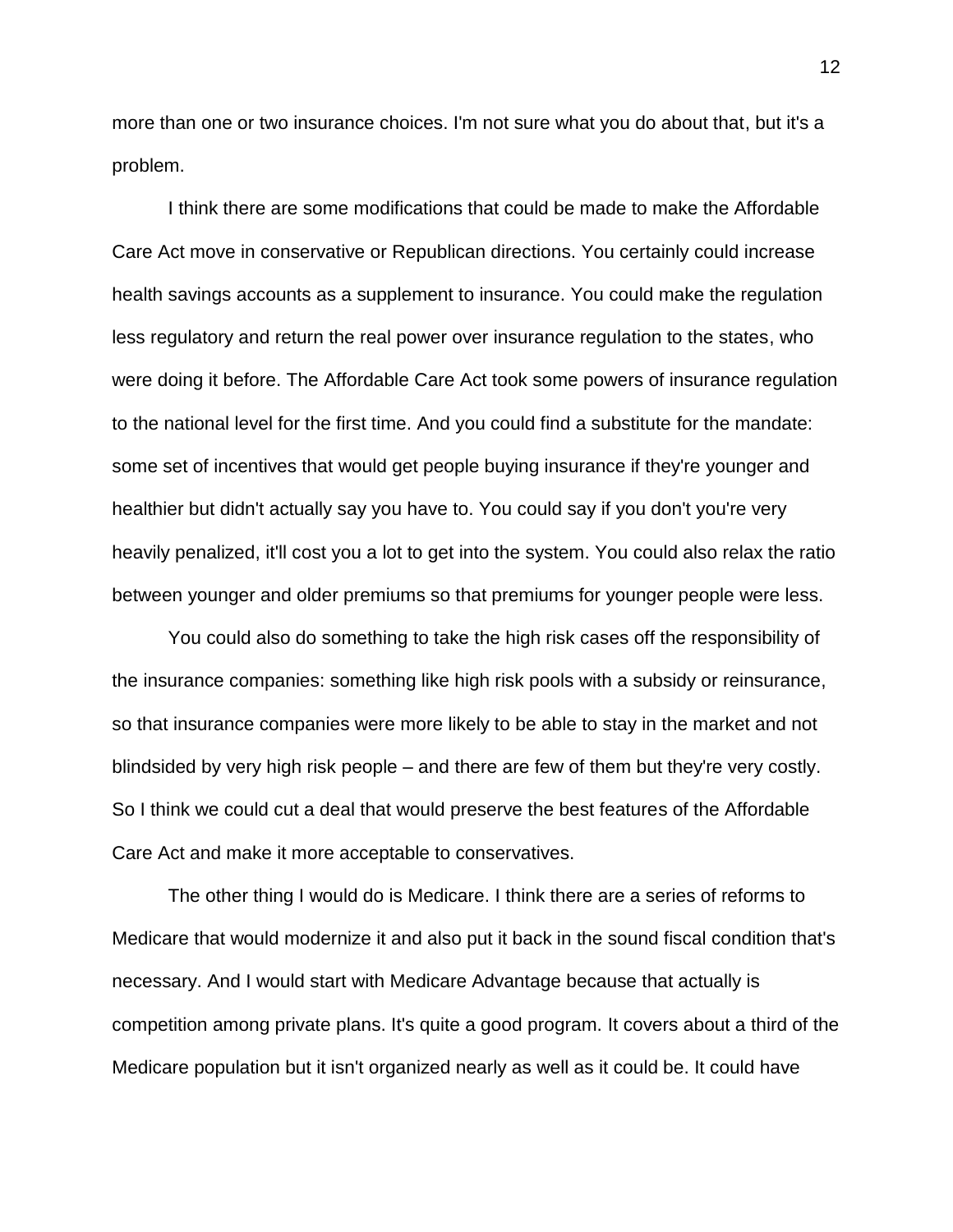better competition and probably lower prices if the competition were organized better, and then would probably appeal to more people.

DEWS: We've heard Speaker Paul Ryan talk about significant changes to the Medicare program, if not phasing it out entirely for the youngest cohort of workers. I'm not sure how my cohort of workers would be affected by that, but what would kind of be the overall effect on the US healthcare system of a plan to just phase out, over 10 years, over 20 years, Medicare as we know it today?

RIVLIN: I don't think that Speaker Ryan has in mind phasing out Medicare. I worked with him on this about seven – six, seven – years ago when we were both on the Simpson-Bowles Commission. His concept is to convert the Medicare program to a premium support program where the government would have a responsibility for paying a fixed fee which would be risk-adjusted – it would be the insurance company would get more if you were sicker. But it would be related to the average premium in the area. And then if you wanted a better plan or a richer plan or one that included a very high end hospital or something you'd have to pay more. That's the basic concept. I'm in favor of that, although I wouldn't do it all at once. I would start by seeing if we can't improve the competition in Medicare Advantage and then maybe bring the regular fee-for-service Medicare into the system.

DEWS: Just as kind of a final question, Alice just looking at the healthcare system overall, you said it's 18% of the overall U.S. economic activity and involves providers and involves patients. Health care is a really, really fundamental issue in everyone's lives. What do you see as the overall best outcome for healthcare system in America?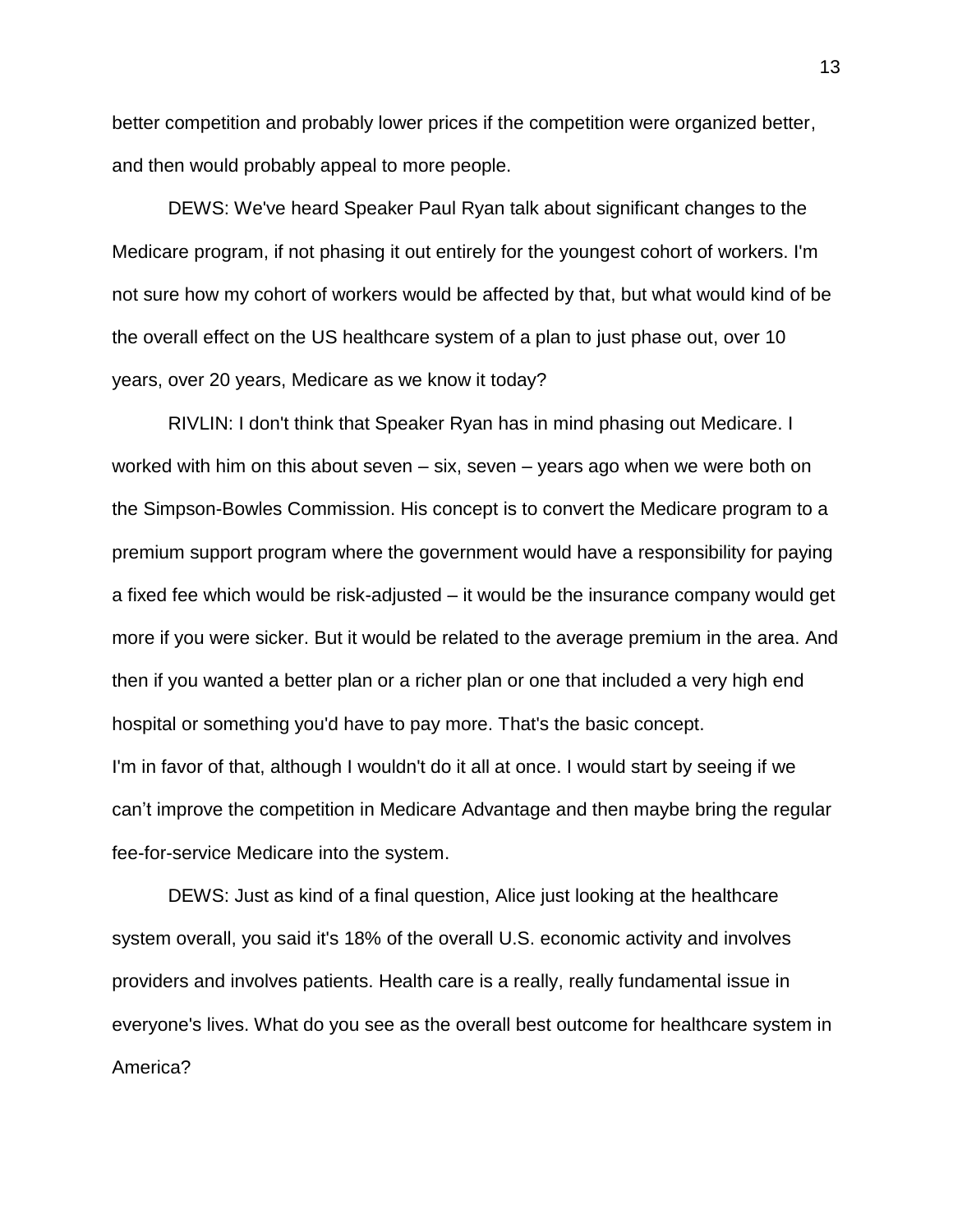RIVLIN: Well I think we have to start from where we are, and improve the system in some of the ways that we've been talking about. Some people would say blow it up, start over, go back to 1965 or something and instead of doing Medicare and Medicaid do a national health insurance that would affect everybody. I don't think that we need that much change or that it would necessarily be good. Now, it's true that many European countries and Canada have systems that function very well that are universal coverage and that cost less than ours do. But that doesn't mean we could do that. We're a very big, diverse country and people like the kind of health coverage that they've got. If you scare them by saying we're going to blow it up and start over, I don't think very many people would like it.

Even in the Affordable Care Act, the president was at pains to say that this doesn't really affect the employer system and it didn't, he was right, and it doesn't affect Medicare. So if you're in those systems and you like it don't worry you can keep it. Now he misstated that a bit, he overstated it, he said if you like your insurance you can keep it and that wasn't quite true. It was about 95% true. And that got him in trouble. But the reason he said it was a political perception which is absolutely right – that people like what they've got and they're sort of scared of the unknown. So I would not blow things up and start over.

DEWS: Well, Alice, I want to thank you for your time today. I know it's early in the Trump administration, there's a lot more to come. I know you and your colleagues at the Center for Health Policy, and others at Brookings, will be following this issue closely and I hope to have you back to talk some more about it. Thank you so much.

RIVLIN: Absolutely.

14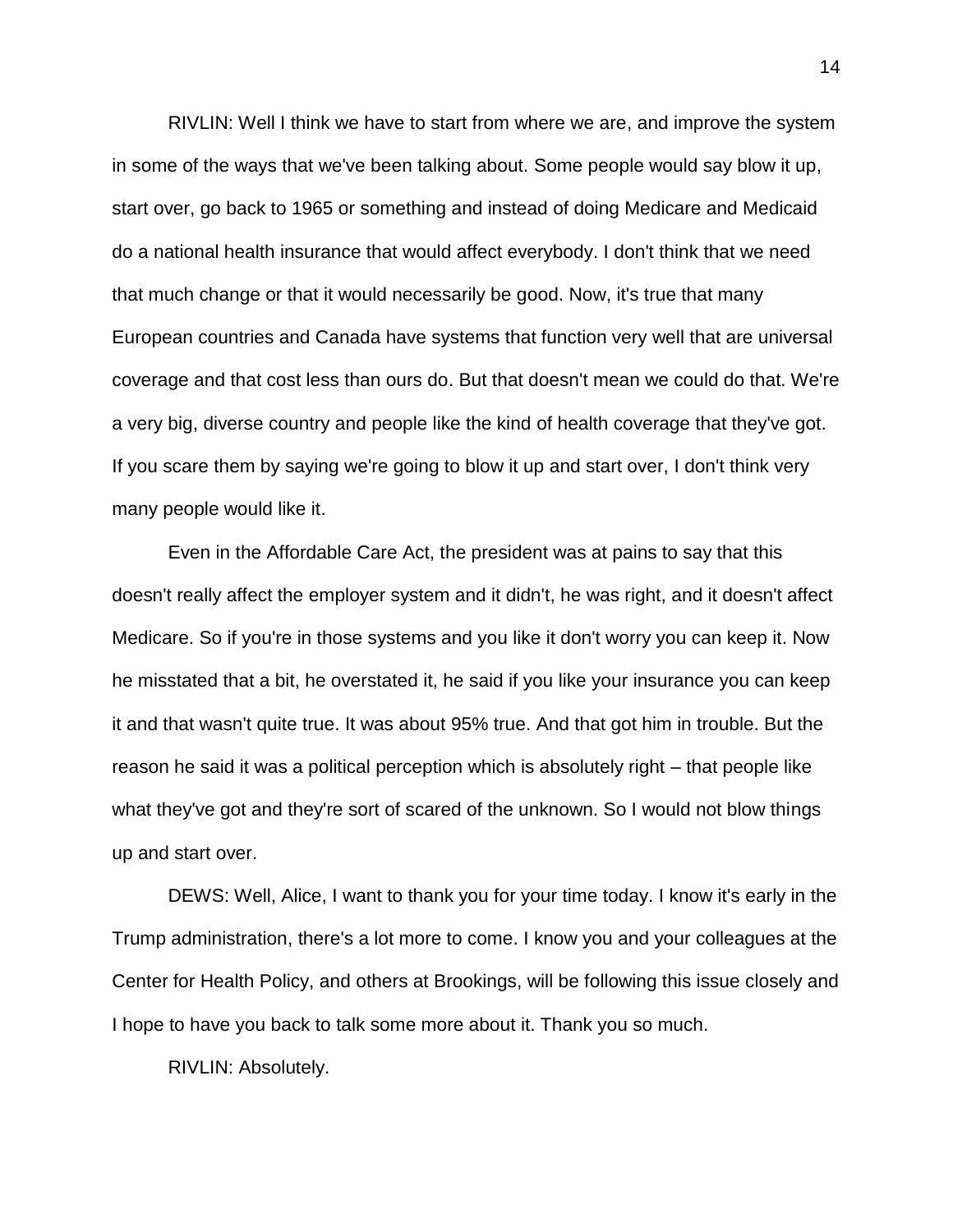### [MUSIC]

DEWS: The Earned Income Tax Credit or EITC is an important tool to help lower income people. You'll find out more next in our latest Metro Lens offering.

Kneebone: Hello, I'm Elizabeth Kneebone, a fellow at the Brookings Institution's Metropolitan Policy Program. As people across the country file their taxes this tax season, they may not be aware of an important function that the nation's tax code serves – alleviating poverty. The tax code does so through two key provisions, the Earned Income Tax Credit and the additional child tax credit, both of which are targeted primarily to lower income working families. What makes these credits special is that they're refundable. That means that after offsetting taxes owed, filers can get the remainder of the credit as a part of the refund. So these credits effectively boost the take home pay of low- and moderate-income working families.

In doing so, research has shown that they have a wide range of positive effects on the recipients according to the U.S. Census Bureau supplemental poverty measure, which offers a more nuanced look at poverty than the official measure because it takes into account things like tax payments work incentives and in-kind benefits. According to that measure, in 2015 the ETC alone was responsible for lifting more than 6 million people out of poverty. Combined with the refundable portion of the child tax credit, that number rises to 9.2 million people, more than half of whom were children. Without these credits, the national poverty rate would have been three percentage points higher.

Beyond its effectiveness in alleviating poverty, research has also shown that refundable credits boost workforce participation among adults, and improve the school performance, college enrollment, and eventual earnings of their kids. And not only do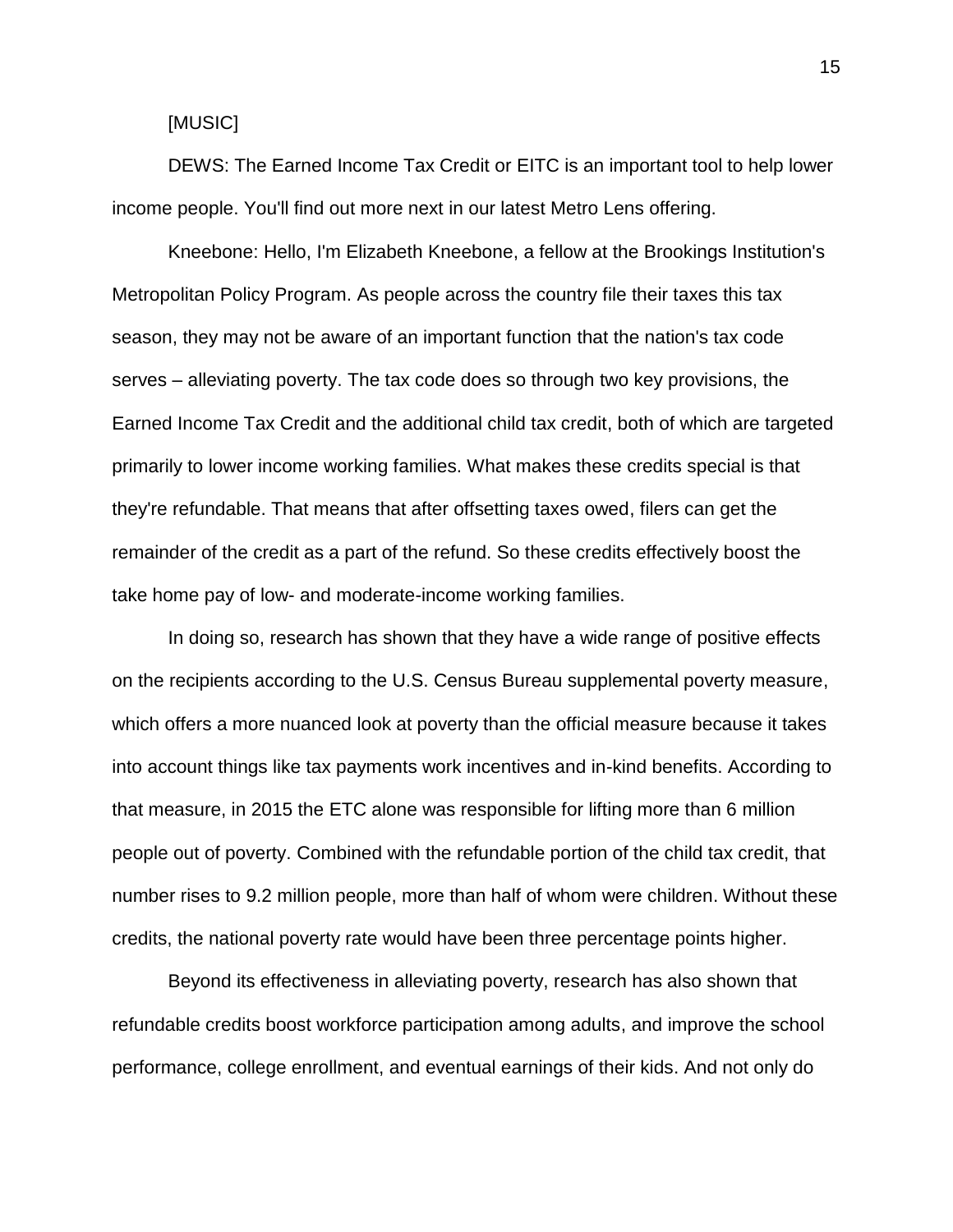the families themselves benefit from these credits, but because EITC filers spend the bulk of their refunds on necessities like groceries and school supplies for their kids, these credits have a multiplier effect for the local economy. That helps supports local jobs and businesses. Our recently updated EITC interactive page on the Brookings website provides a number of resources that show how residents and communities across the country are affected by federal tax policies like the EITC. Through that portal, we provide detailed administrative data from the IRS on the EITC filing population, including how those filers are distributed across different types of geographies like congressional and state legislative districts, metropolitan areas, counties, cities, and zip codes.

Other resources on the interactive page come from our metro tax model, which allows us to produce profiles of the EITC eligible population that offer a look at demographic and workforce characteristics not available through administrative records. The tax model also allows us to estimate the impact of potential changes to the tax code on people and places. Take the Fresno metro area in California, for example, where one in four residents live below the poverty line. In 2015, more than 100,000 taxpayers claimed the EITC, which brought almost \$300 million into the region. Two thirds of those filers also went on to claim the refundable child tax credit which brought in another \$95 million. That's a significant level of federal investment in low-income workers and communities, and because California recently enacted a state version of the credit, those resources and their positive effects were further buoyed by additional state investments.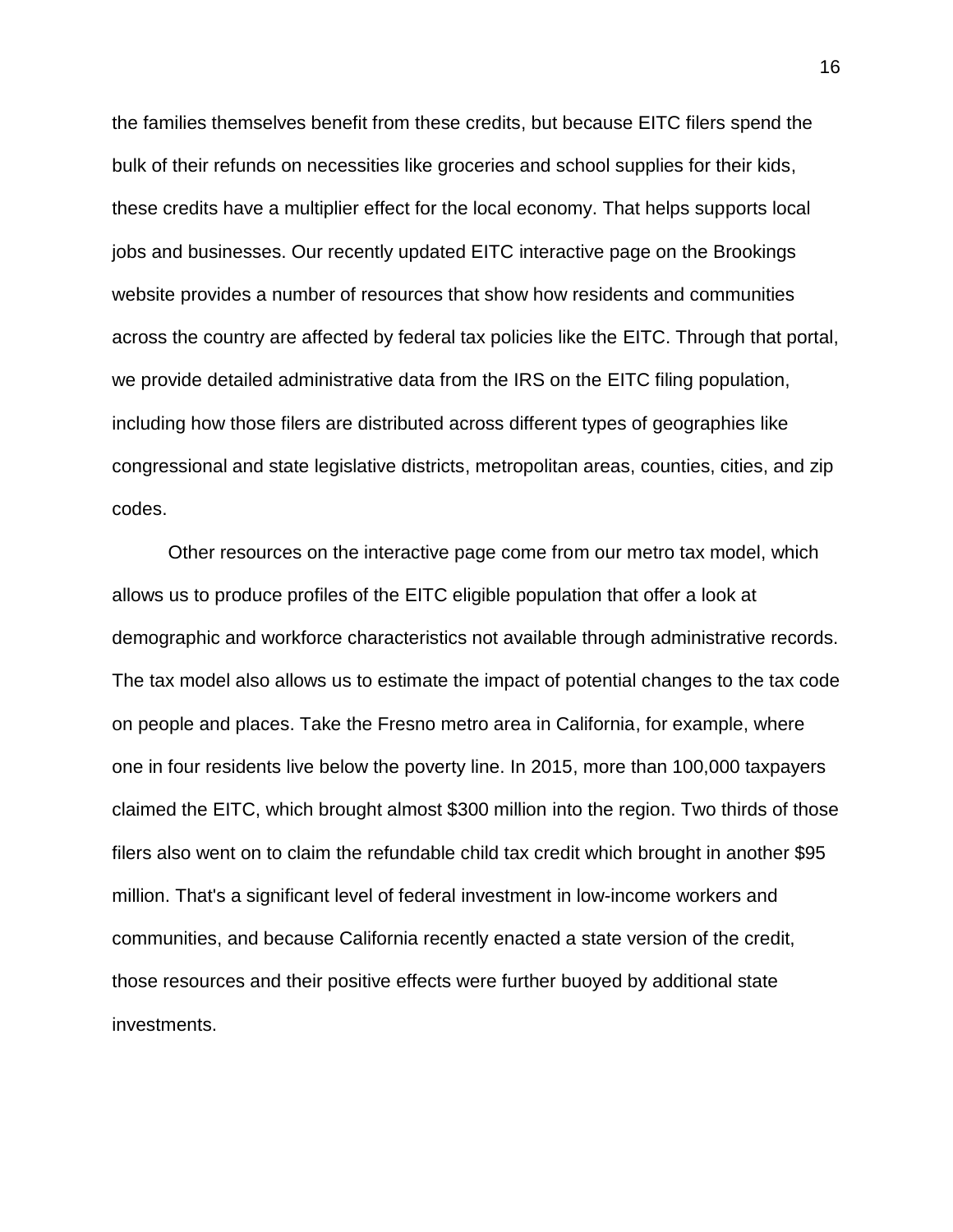According to our tax model, Fresno's EITC eligible filers are primarily working families. A quarter of them are married couples. More than half are single parent households. More than half of these tax payers have a high school diploma or less. And they're most likely to be employed in agricultural jobs or service sector jobs like retail, healthcare, and accommodation and food services. The EITC and the refundable child tax credit play a critical role in helping bolster the low wages often paid by those jobs because these credits are both pro-work and effective at reducing poverty. They have a history of bipartisan support. Given that President Trump and the new Congress both have tax reform high on their agendas, it's important to keep in mind the things the tax code gets right, like these refundable credits.

But that doesn't mean these credits couldn't be improved. A number of proposals have been put forward to expand the EITC for workers without qualifying children, which in its current and quite modest incarnation doesn't provide the same level of work incentives and poverty-alleviating effects as the credits for working families. Doubling the credit would benefit 14.4 million workers across the country, including 50,000 taxpayers in the Fresno region, who would either become newly eligible for the credit or see the size of the credit they receive increase. In addition, for all the positive effects these refundable credits bring to workers, families, and communities, they're currently only available to recipients at tax time.

That once-a-year lump sum payment is a poor fit for helping families shore up budget gaps or deal with unforeseen financial shocks throughout the year, like a car breaking down or an unplanned medical expense. The Center for Economic Progress piloted a periodic payment mechanism in Chicago that delivered the credit in four